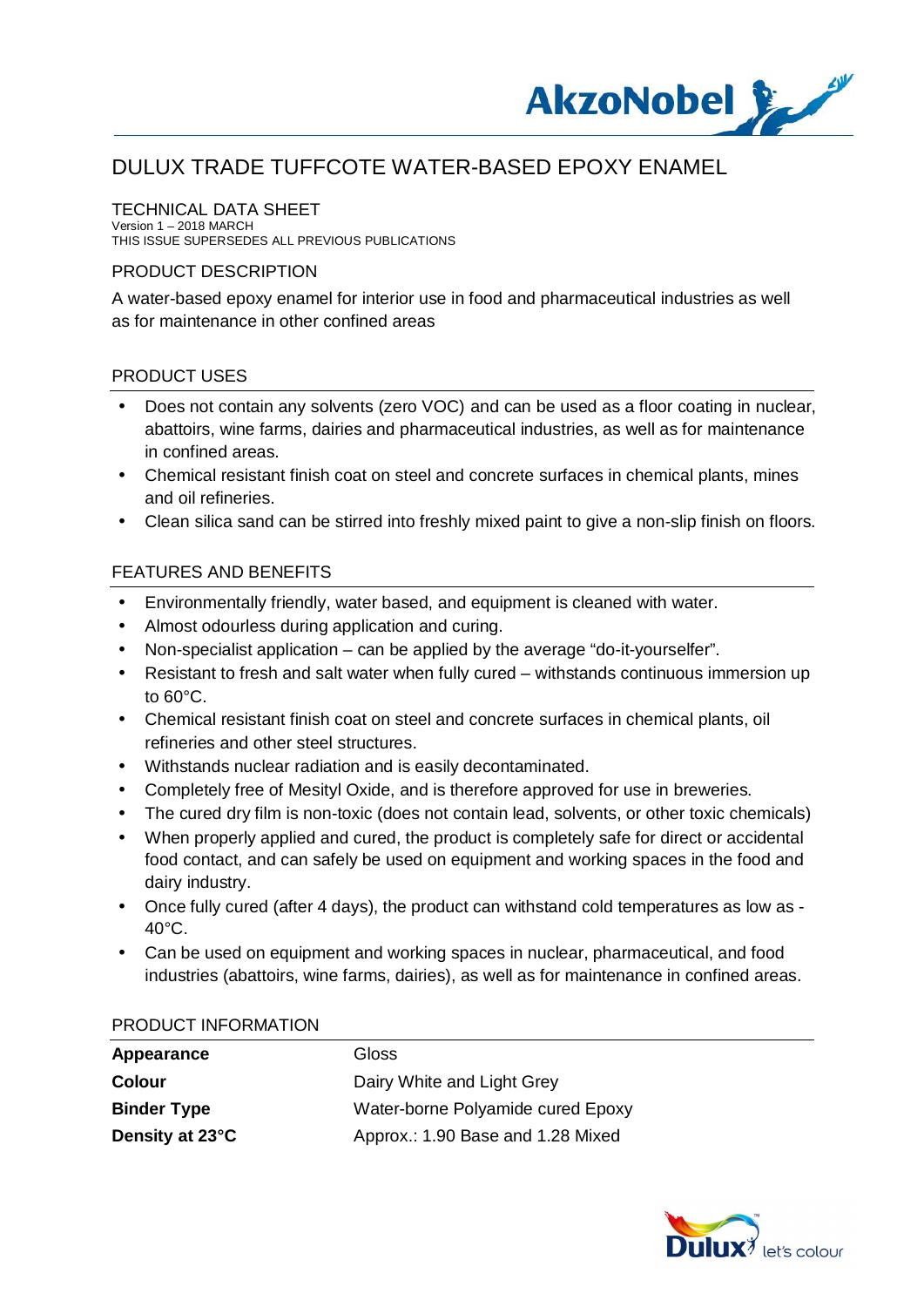

### PRODUCT INFORMATION

| <b>Solids Content</b>                           | By weight: Approx. 56%                                                          |
|-------------------------------------------------|---------------------------------------------------------------------------------|
|                                                 | By volume: Approx. 43%                                                          |
| <b>Packaged Viscosity</b>                       | Viscosity at 23°C: Approx. 80 KU                                                |
|                                                 | Spreading Rate at 50µm DFT Brush: Approx. 8m <sup>2</sup> per litre at 50µm DFT |
|                                                 | Spray: Approx. 7m <sup>2</sup> per litre at 50um DFT                            |
|                                                 | Depending on surface porosity, profile and application<br>method                |
| Recommended DFT per coat Min. 50um. Max. 60um.  |                                                                                 |
| Recommended WFT per coat Min. 110um. Max. 140um |                                                                                 |
|                                                 | (Higher film build will increase resistance)                                    |
| <b>Flash Point</b>                              | Non-flammable                                                                   |

#### APPLICATION INFORMATION

| Mixing                                | Stir the Base and Curing Agent separately until<br>homogeneous with a flat paddle. Then add the Curing Agent<br>to the Base and stirring until homogeneous with a flat paddle |
|---------------------------------------|-------------------------------------------------------------------------------------------------------------------------------------------------------------------------------|
| Mixing Ratio                          | 4 parts Base to 1 part Curing Agent by volume.                                                                                                                                |
| <b>Application Surface conditions</b> | Surface Temperature between 10 - 35°C. Relative Humidity<br>between 10 - 85 % OR 2°C above dew point minimum.                                                                 |
| Application methods                   | Dulux Trade Tuffcote Water-based Epoxy Enamel is<br>packaged in two components in the proper proportions<br>which must be mixed together before use. See Mixing               |
|                                       | Do not mix more material than will be used within 1 hour.                                                                                                                     |
|                                       | N.B. The end of the pot life will not be shown by a viscosity<br>increase (gelation). Material must be used within 1 hour.                                                    |
|                                       | Airless Spray: Apply direct as supplied, using a 0,533mm or<br>larger tip. If necessary, thin up to 15%.                                                                      |
|                                       | Brush: Ready for use when mixed. Thin 5% by volume with<br>portable water on hot days.                                                                                        |
|                                       | Roller: Ready for use when mixed. Lambwool or mohair<br>types are preferred.                                                                                                  |
| <b>Thinner</b>                        | Ready for use when mixed. Potable water if required for<br>spray application.                                                                                                 |
| <b>Induction Period</b>               | 5 minutes 25°C (i.e. do not paint immediately after mixing).                                                                                                                  |
| Pot Life                              | Use within one (1) hour of mixing. The end of the pot life will<br>not be shown by a viscosity increase (gelation). *NB does<br>not gel for 6 to 10 hours                     |

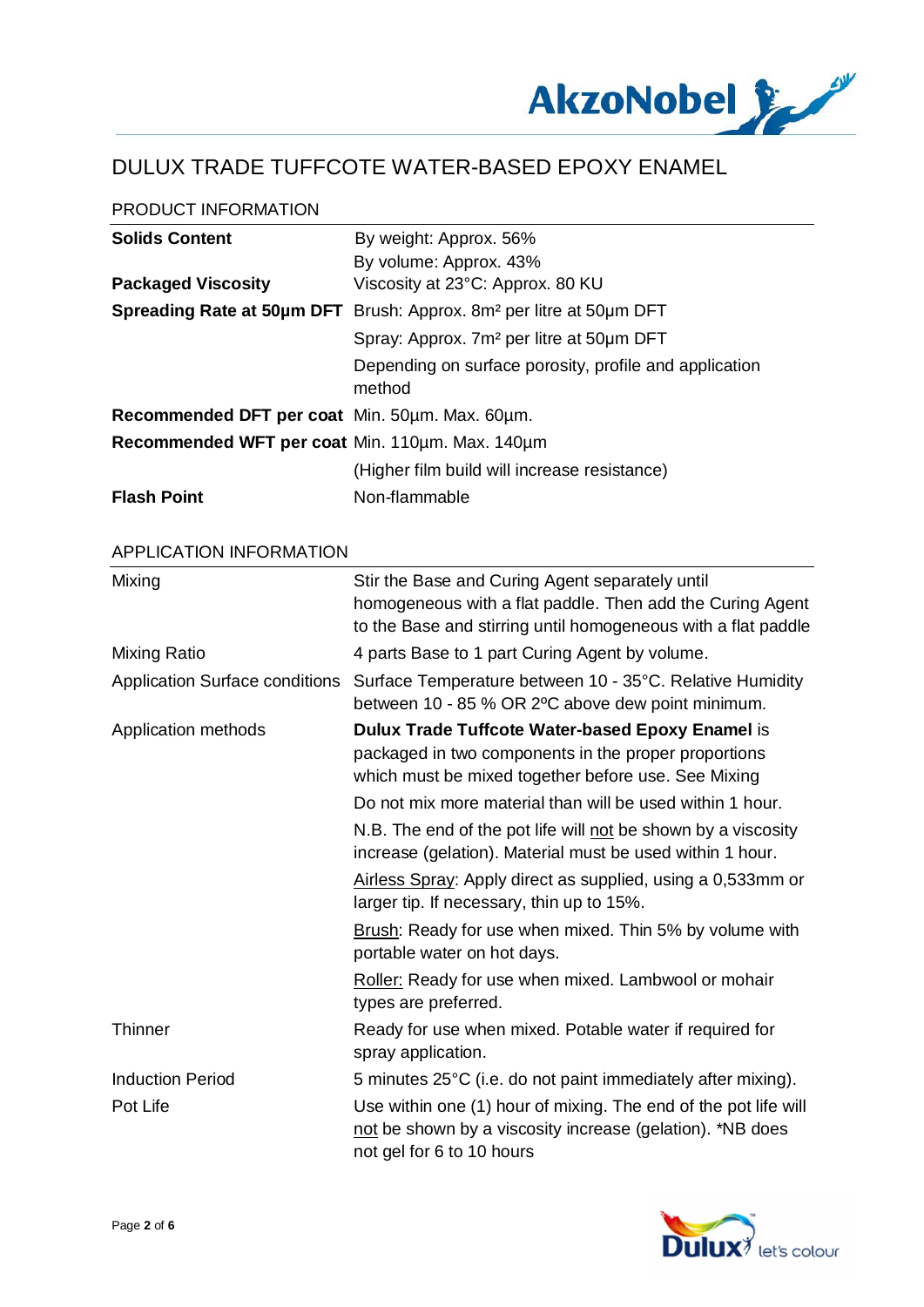

## APPLICATION INFORMATION

| <b>Drying Time</b>    | Dry to handle: 8 hours at 25°C.                                                                                                                                                                                                 |
|-----------------------|---------------------------------------------------------------------------------------------------------------------------------------------------------------------------------------------------------------------------------|
| <b>Recoating Time</b> | 24 hours minimum; up to 7 days maximum at 25°C. (Drying<br>times will be extended during cold, wet or humid conditions.)                                                                                                        |
| Cleaning of equipment | After use, remove as much product as possible, and then<br>clean immediately with water.                                                                                                                                        |
| <b>Substrates</b>     | Correctly prepared and primed cement plaster, concrete,<br>mild steel & iron, galvanised iron and aluminium.                                                                                                                    |
| Precautions:          | Do not apply during cold (below 10°C) or wet weather.                                                                                                                                                                           |
|                       | Do not apply directly to bare metal surfaces.                                                                                                                                                                                   |
|                       | Curing at temperatures below 15°C is slow, thus if `cold-<br>rooms' are to be painted, they must be brought up to 20-<br>25°C or higher for 72 hours to assist with curing.                                                     |
|                       | High temperatures will shorten pot life and drying times,<br>while low temperatures and high relative humidity will<br>lengthen drying time. The relative humidity must be below<br>90% during application.                     |
|                       | Equipment and brushes must be cleaned immediately with<br>tap water.                                                                                                                                                            |
|                       | Only suitable for interior use - the film tends to yellow and<br>chalk on exposure to sunlight.                                                                                                                                 |
|                       | Not suitable for direct application to powdery or friable<br>surfaces whether previously painted or not.                                                                                                                        |
|                       | Use Dulux Trade Hi-Chem Epoxy Enamel for a brilliant<br>white finish.                                                                                                                                                           |
|                       | Although Dulux Trade Tuffcote Epoxy Enamel can be                                                                                                                                                                               |
|                       | used for squash court walls is it not suitable for squash court<br>floors.                                                                                                                                                      |
| <b>Coats Required</b> | Apply two to three finishing coats to new surfaces to achieve<br>a minimum continuous closed film of 100um and solid colour.<br>For non-skid pedestrian areas, three full coats will be<br>required. See "SURFACE PREPARATION". |

#### SURFACE PREPARATION

Plaster sand should comply with SABS 1090 requirements. Plaster mix must be applied at a minimum thickness of 10mm, curing to a hard and sound finish, free of soft and friable material. MPA strength must comply with SABS 0164-1 (10MPA=2, 6:1 and 5MPA=4:1). Ensure that surfaces are sound and free from dust, oil, grease, dirt, and debris. Surfaces must be thoroughly dry - no more than 12% moisture content.

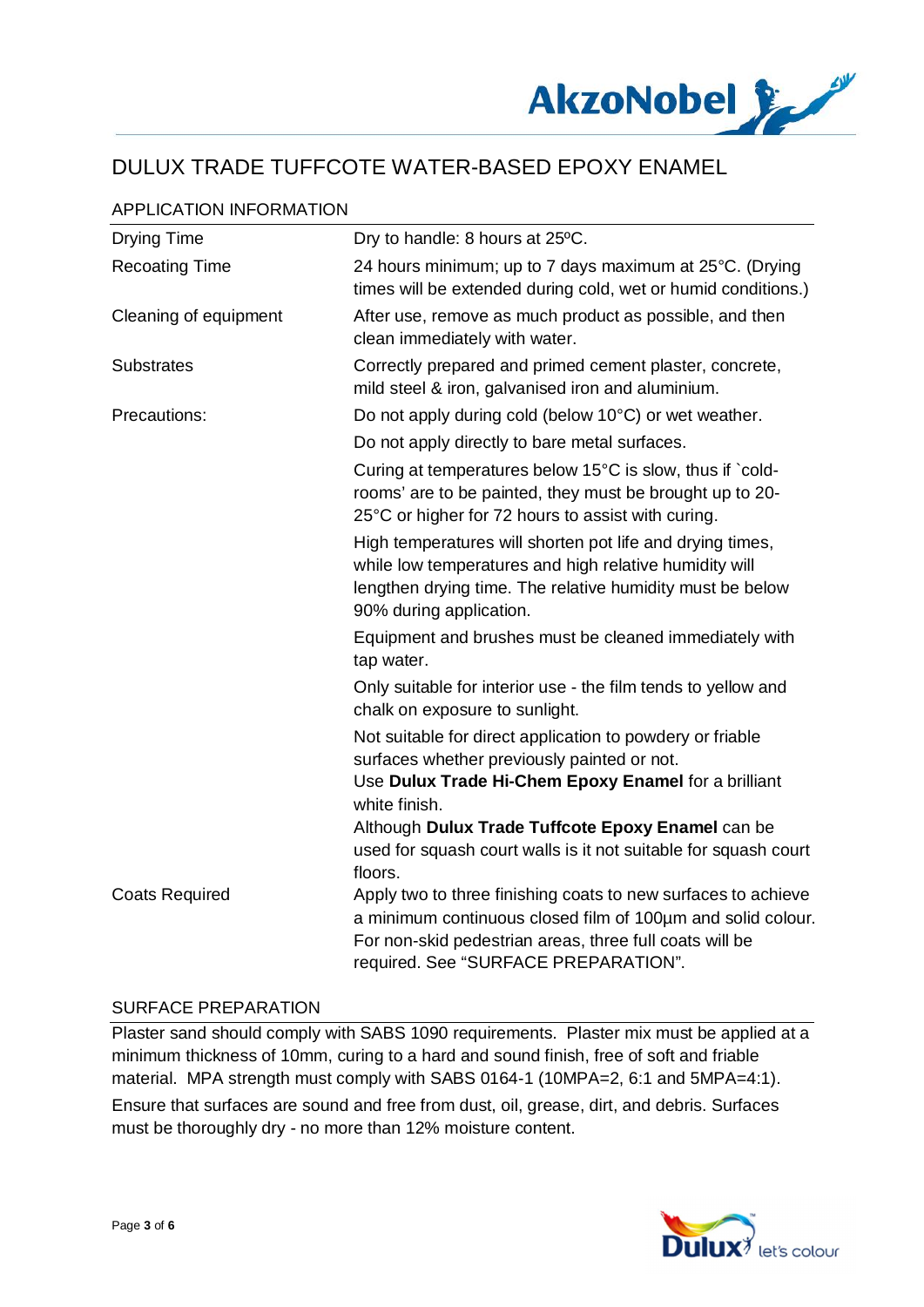

## SURFACE PREPARATION

#### NEW SURFACES

### **Cement Plaster, Concrete (non-friable)**

- Concrete: Freshly rendered concrete should have dried/cured for a minimum of 6 weeks, the moisture content of the concrete should be below 12% before any preparation and painting is attempted. Grind off lips, shutter marks and remove laitance.
- Cement Plaster: It is recommended that fresh plaster should be allowed 1 week drying for every 5mm thickness; and longer in cold or damp weather. Ensure the entire surface is sound and clean. Remove any plaster spills, and all loose debris from the surface, ensuring an even and clean surface.
- Clean thoroughly with a water-miscible degreaser to remove dirt and debris, as well as oil and grease. Rinse with clean water.
- Acid etch the surface with a solution of hydrochloric acid to remove laitance, uncured cement, etc. as follows: On steel or power floated concrete (very smooth), use one volume hydrochloric acid to two volumes water. More than one application may be necessary to achieve a paintable surface. On wood floated concrete (rough), use one volume hydrochloric acid to four volumes water. **N.B.** Hydrochloric acid is corrosive please wear protective clothing, gloves, masks and eye goggles against splashes.
- Allow the acid solution to react for 15 minutes and then wash away all acid with copious amounts of clean water.
- Remove excess water and allow thorough drying  $-$  no more than 12% moisture content.

### **Floors Concrete – NON-SKID Pedestrian areas (walkways and passages)**

- Follow the cleaning and etching instructions under surface preparation, new surfaces, Cement Plaster, Concrete (non-friable)
- Coat 1 Apply and, while it is still wet, sprinkle dry, silica sand over the surface. (The silica sand should be sifted through a 250um sieve and retained on a 210um sieve. A practical spreading rate is 500 grams of sand per square meter of painted floor.)
- Coat 2 The following day, sweep off any excess sand and apply a further coat to seal the surface. Allow overnight drying again
- Coat  $3$  Apply  $3^{\text{rd}}$  coat
- Observe recoating times as stated in this technical data sheet.

#### **Galvanised Iron, Aluminium and all Non-ferrous Metals**

- Remove all traces of temporary protective coating, dirt and grease from the surface with **Dulux Galvanised Iron Cleaner.** Ensure complete removal of **Dulux Galvanised Iron Cleaner** by rinsing with running water. A water-break free surface indicates thorough cleaning - running water should not form droplets. If a water-break free surface was not achieved, repeat the cleaning process. Prime immediately after cleaning.
- Prime with one to two coats **Dulux Trade Corrocote 3 Metal Etch Primer**, depending on the severity of the conditions. Two coats recommended for coastal conditions.

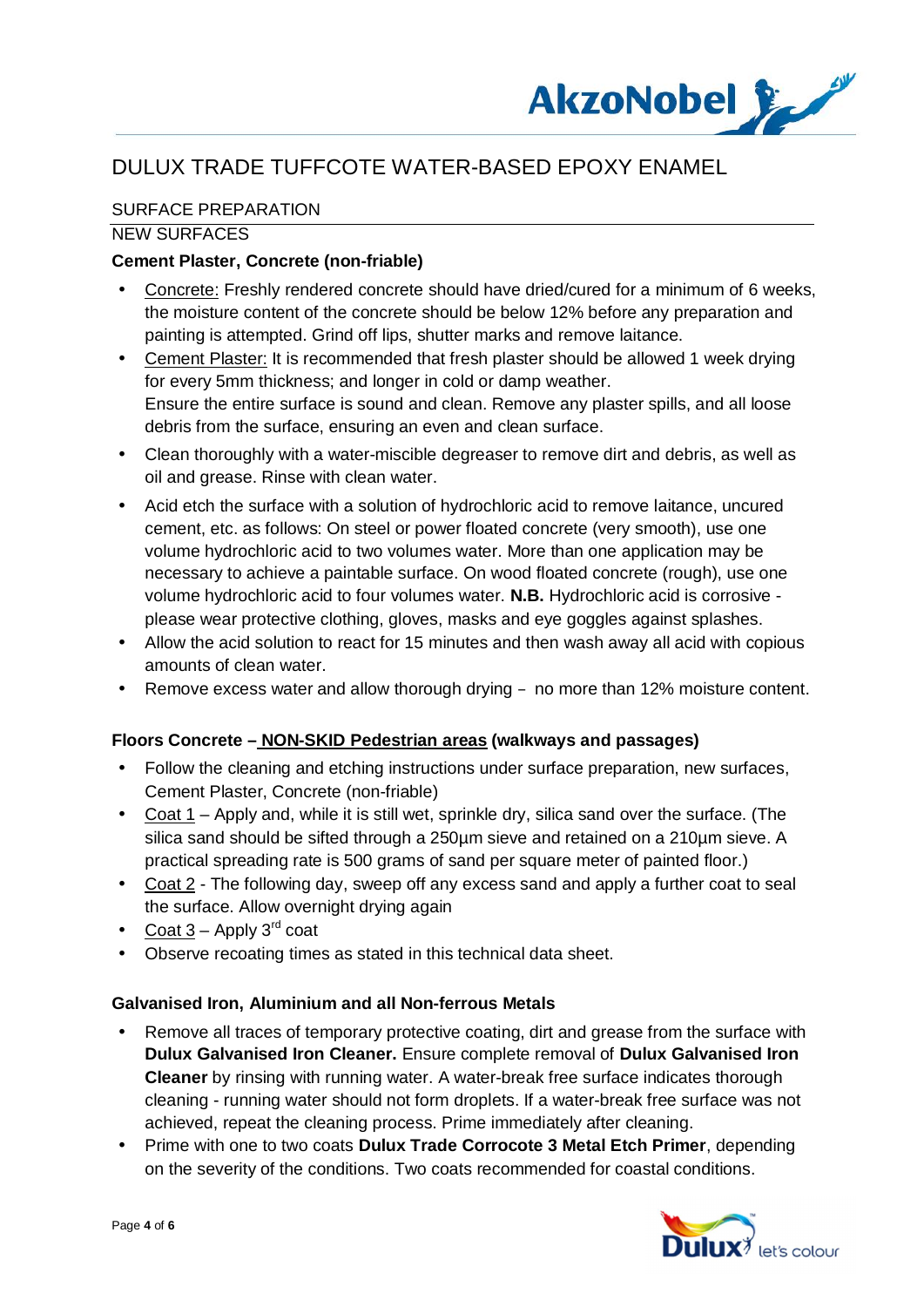

## SURFACE PREPARATION

### NEW SURFACES

#### **Galvanised Iron, Aluminium and all Non-ferrous Metals - Continue**

 Allow 48 hour curing time before over coating with **Dulux Trade Tuffcote Epoxy Enamel**

#### **Mild Steel and Iron**

- Remove all shop-primer and corrosion mill scale and rust by abrasion blasting cleaning to Sa2½.minimum standard. Hand cleaning is not recommended.
- Wet grit blasting may be used but should be followed by a light dry blast unless an inhibitor is added to the water.
- Ensure that the blasted areas are dry and free of grease and dust. A solvent wash (rags dipped in lacquer thinner) may be used. Change the rags frequently and allow drying.
- Apply one or two coats **Dulux Trade Corrocote 3 Metal Etch Primer**, depending on the severity of the conditions. Two coats are preferred for coastal conditions.
- Allow 48 hour curing time before over coating with **Dulux Trade Tuffcote Epoxy Enamel**

#### PREVIOUSLY PAINTED SURFACES

- The existing coating system should be sound, well bonding to the substrate, dry and free of contaminants such as oil, grease, rust and loose paint. Although inter-coat adhesion to conventional water-based and solvent-based coating and epoxy enamels will not present a problem is it still advisable do a test area to ensure the underlying coating adhesion is not compromised when over-coated with **Dulux Trade Tuffcote Epoxy Enamel**.
- Remove failing coatings back to a sound substrate. Abrade the existing coating to a matt finish and feather the edges of the tightly bonded paint with abrasion, treat as new surfaces.
- Aged or weathered epoxies or urethanes must be well sanded to provide a profile for adhesion.